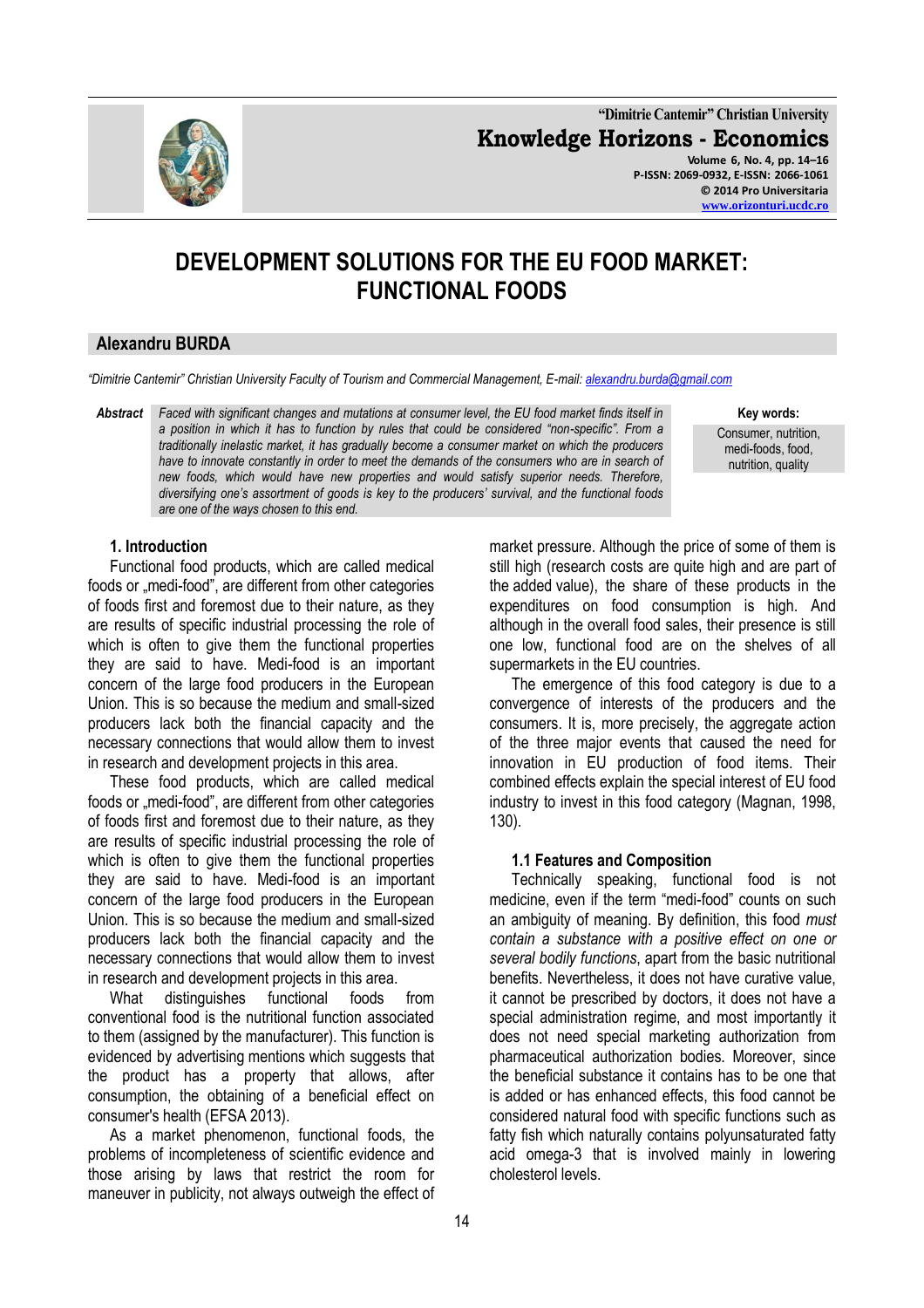As for the effect this food can have, it depends on the specific substance it contains. Thus, the *prebiotics* (some types of sugar and fibers)-*enriched* functional foods allegedly favor digestion by stimulating the development of probiotic bacteria in the intestines, having a positive effect on health. Foods which *contain antioxidants* allegedly help reduce the risk of cardiovascular diseases. *Probiotic bacteria-enriched* foods allegedly stimulate the immune system of the body, thus reducing the risk of digestive diseases. *Phytosterol-enriched* foods have a role in reducing cholesterol (Riout-Milliot, 2007) and, finally, *allergens*  (such as lactose) *can be extracted from or replaced in* some of such foods.

The active elements in their composition can come from a whole range of more important sources such as *fatty fish* (tuna or sardine) from which the famous omega-3 (polyunsaturated fatty acid) is extracted, the *vegetable oils* (sunflower or rape) from which phytosterols are extracted, *a series of edible plants* which are used to extract prebiotic compounds that are mainly oligosaccharide that the human body cannot assimilate and which are classified as nutritional fibers. Inulin and oligofructose extracted from chicory roots are very much used. One source can also be *certain bacteria with probiotic role*. The most frequently used ones are those from the types Lactobacilus and Bifidobacterium (Bettayeb, Alicaments. Ils mettent la sante au menu, 2007).

### **1.2 Production and Assortment**

The simplest method of turning a conventional food product into a functional one is its *fortification*, which implies enriching the active substance it contains naturally. Thus, there are many calcium and vitaminsenriched dairy products and fruit juices. Depending on how compatible the respective compound is with the food product (whether native, concentrated or added), it can be added as it is or chemically modified. Thus, polyunsaturated fatty acids are added in the form of emulsion for better solubility and combination with the water in the product. One indirect method of adding components is to change the way of raising the animals, which give the respective products. By feeding chicken derivatives of algae or fish oils, they can give omega-3 enriched eggs.

The presence of such components also determine the assortment (Riout-Milliot, 2007) of functional foods, which is made up of *omega-3-rich products* (vegetable oils, milk, yoghurt, margarines, eggs, biscuits, toast, energizing bars, fruit juice or even pork flitch recently and some cold meats), *probiotic organisms-rich products* (sugar or sugar-free fermented milk and mostly yoghurts), *phytosterol-rich products* (mainly margarines as well as yoghurts and dairy drinks) and *nutritional fibers-rich products* (bread, breakfast cereal, toast, natural fruit juices, yoghurts and even some pasta).

#### **1.3 Real and Potential Benefits**

The advertising producer do to this kind of food is rich in arguments for people to eat them. Thus, when it comes to omega-3-rich foods, the main argument is the benefit for the heart and the vascular system. As for probiotic bacteria food, the arguments are "the good functioning of the intestinal bacteria and making the natural protection of your organism stronger", according to the producers that patent the cultures they use (the most famous are *Lactobacillus casei* – Actimel – and *Bifido bacterium animalis* – Activia). As for phytosterols, the advertisements clearly state the role they have in lowering cholesterol levels which has an important potential for the market. The role of fiber-enriched foods ranges from the fight against constipation and normalizing sugar levels to protection against colon cancer. This message, in the general context of a drop in fiber-rich food consumption (to about 17 grams per day against a daily need of 30 grams), has a special impact and is an excellent argument for producing this type of products.

As for the real effects of these foods (Bettayeb, Alicaments. Ils mettent la sante au menu, 2007), some of them, such as the Actimel by Danone, have been subject to recognized research in some EU States and were allowed to exhibit explicit statements about their benefits for human health. Others, such as Activia yoghurts, have been tested on human subjects and such research was recognized by the scientific community. But most often than not, for the majority of food products, the benefits you can read on their labels are unclear, unverified or even unrealistic.

### **1.4 Legal Aspects**

In order to ensure the correct protection of consumer (nutritional, food safety and economic) interests, the advertisement of functional foods is very strict in the European Union. The advertisements that are authorized to describe positively the health benefits of a functional food product are limited by law according to an a priori logic: tests must be carried out before marketing the product. This system has been confirmed and strengthened by the publication on December, the 30<sup>th</sup>, 2006, in the EU Official Journal, of a new directive that makes it compulsory to validate the producers' statements about their products by an expert committee authorized by the public bodies. Functional food products are also the subject of the legislation on enriched foods, voted by the European Parliament on June, the 16<sup>th</sup>, 2006 (Bettayeb, Alicaments. Ils mettent la sante au menu, 2007).